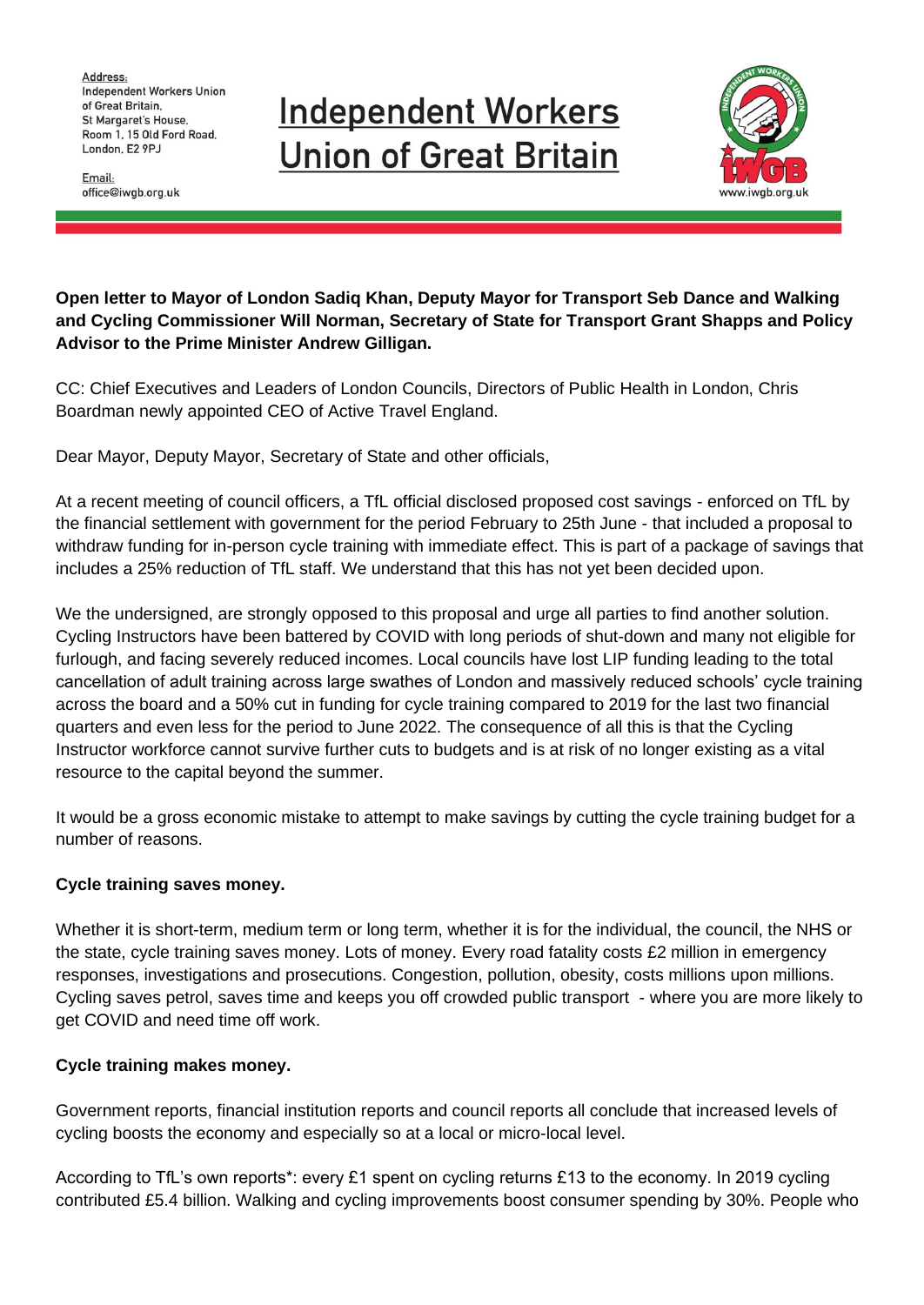walk and cycle spent 40% more than those that drive. Employees take 1.3 fewer sick pays worth £128 million nationally. In London alone, active travel could save the NHS £1.7 billion over 25 years.

According to the government's own reports\*\*: physical inactivity contributes to 1 in 6 deaths at a cost of £7.4 billion to society. Meeting targets for cycling would save £567 million in air quality alone and prevent 8300 premature deaths.

"We want 50% of all journeys in towns and cities to be cycled or walked by 2030." Grant Shapp, Secretary of State for Transport\*\*\*\*.

"At its heart is a bold aim for 80 per cent of all trips in London to be made on foot, by cycle or using public transport by 2041." Sadiq Khan, Mayor of London.

"A bold strategy where nobody is afraid to cycle; every child is confident and safe walking or cycling to school; all road users treat each other with mutual respect" UK Government Gear Change report.

"We will ensure that every adult and child who wants it can be trained how to ride a cycle safely" Gear Change.

"Taking up cycling is among the most effective health interventions a person can make" Gear Change.

"If exercise were a pill, it would be one of the most cost-effective drugs ever invented" NHS.uk\*\*\*

#### **Cycling saves the planet**

Cycling is part of almost every single institution in the world's plan to tackle climate change, from the smallest primary school, to the largest workplace, every university and every hospital, every council and government department. They all include increased levels of cycling as part of their plan to tackle climate change and to improve the health and wellbeing of their workers. All the way up to the United Nations itself, where on Wednesday 16th March 2022 - the very day that we learned about the proposed cuts to cycle training - 193 members of the UN General Assembly unanimously adopted a resolution promoting cycling as a means to tackle climate change.

# **Barriers to cycling**

There are many barriers to participation in cycling and there are many schemes to reduce the barriers. But there is no single other intervention which has the same lifelong impact that a cycle trainer has on a client that was unable to ride, or was not confident, or had previously had an accident, or never learned and spent 20, 30, 40 years thinking it was not for them. Cycle instructors are a vital resource in the capital's drive for modal shift. We cannot afford to lose them, yet already many have been priced out and many councils cannot resource demand. For those reading that do not already know, cycling instructors deliver Bikeability to primary schools, deliver Safe Urban Driver courses to the freight industry, deliver adult learn-to-ride and commuter training for councils, deliver social prescribing and social inclusion programmes for the NHS, are used by the courier industry as part of their risk management, work with SEND children and vulnerable adults and much more. Cycling instructors are qualified, highly experienced, dedicated and professional.

We cannot allow the political gamesmanship of high offices, the battle between the treasury and TfL over funding, to cause the further decimation of the instructor workforce.

Nor can we allow the vulnerable employment status of instructors be used to balance the TfL books just because they seem a soft target for cuts. That funding for cycle training outside London has increased from £12m, to £18m to £20 million^ under this prime minister, but that the opposite is true for the capital reflects badly on both the treasury and TfL.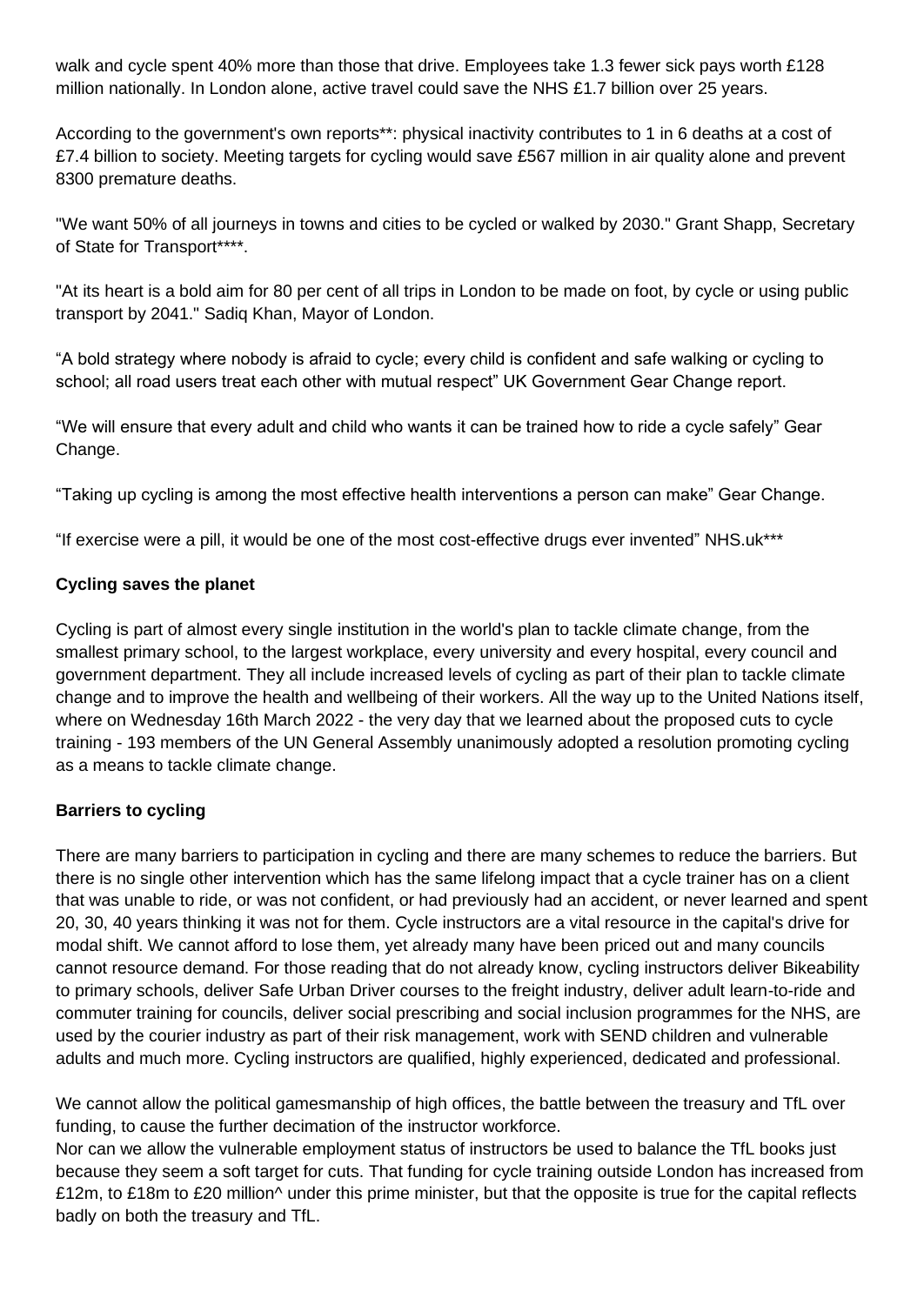We demand that TfL immediately revoke the threat of halting cycle training and we demand that TfL and the treasury produce a long term funding budget to resource the professional delivery of cycle training in London.

The cost of living crisis is now, the fuel crisis is now, the climate crisis is now, the health crisis is now, the congestion crisis is now, modal shift is now. If you want a cycle instructor workforce beyond the summer of 2022, now is the time for investment not for cuts.

#### **Signed on behalf of the IWGB Cycling Instructors Branch**

Michael McSherry, Chair Suami Rocha, Secretary

# **And co-signed by the following NSI/Bikeability cycling instructors:**

Mariam Draaijer Louie Lister Shabiha Kothia Michael McSherry Wilson Sobrinho Michal Kloucek Danny Ward Nigel Brook Sean Gooch William Embliss Richard Tarrant Jon Pook Ben House Peter Bancroft Alex Lively Andrea Vladova Tiago Santoianni Laurence Ferguson Virginia Cleugh Philippa Robb Daniel de Brett Kotu Moyenda Eamonn Stack Mario López-Goicoechea Miles Gouch Thomas Wheeler David Saunders Vincent Walsh Stuart Taylor Rukaiya Moola Seema Vawda

Emma Capello James Holloway Peter May Simon Falush Syed Nabi George Morrisb Nikki Ray Hannah Horsfall Eddie Andrew Norris-Sherborn Michael Swietochowski Esher Rick Ross Patrycja Ozog Barnaby Eager Roy Ashman Perunika Petkova Joe Adolpy Gavin Davies Emma Pajarillaga Paul Murray Sean Naylor Dominic Spitzer-Wong Barnaby Stutter K Li Selina Rice Paola Cavallin Paul Smailes Jonathan Buckley Neville McKay Elisabetta

Brian Evans Dafydd Walters Simon Akhigbe David Hilliard Jozef Kanyicska Elaine Owen Salma Rahman Janine Eagling R Hunter Josie Warshaw Philip Benstead Nadjie Butler Steve Davis Marlis Haase Laura Shelton Earlyna Edwards Andrejka Eastwood Will Melling Sam Parkes Mark Surrey Catherine Al Jibouri Thomas Leslie Charlie Cornwall Diego Marando Ben Pitt Emma Budgen Nick Barrett Andrew Castiglione Rupert Gardner Erika Severini Sarah Javaid

#### **And co-signed by the following cycling and cycle training provider leaders and groups:**

Jim Blakemore, CEO of Bikeworks Gerardo Del Guercio, Director of Cycling Instructor Ltd Yashmin Harun BEM, Founder and Chair of Muslimah Sports Association Vieve Ford, Director of JoyRiders Britain CIC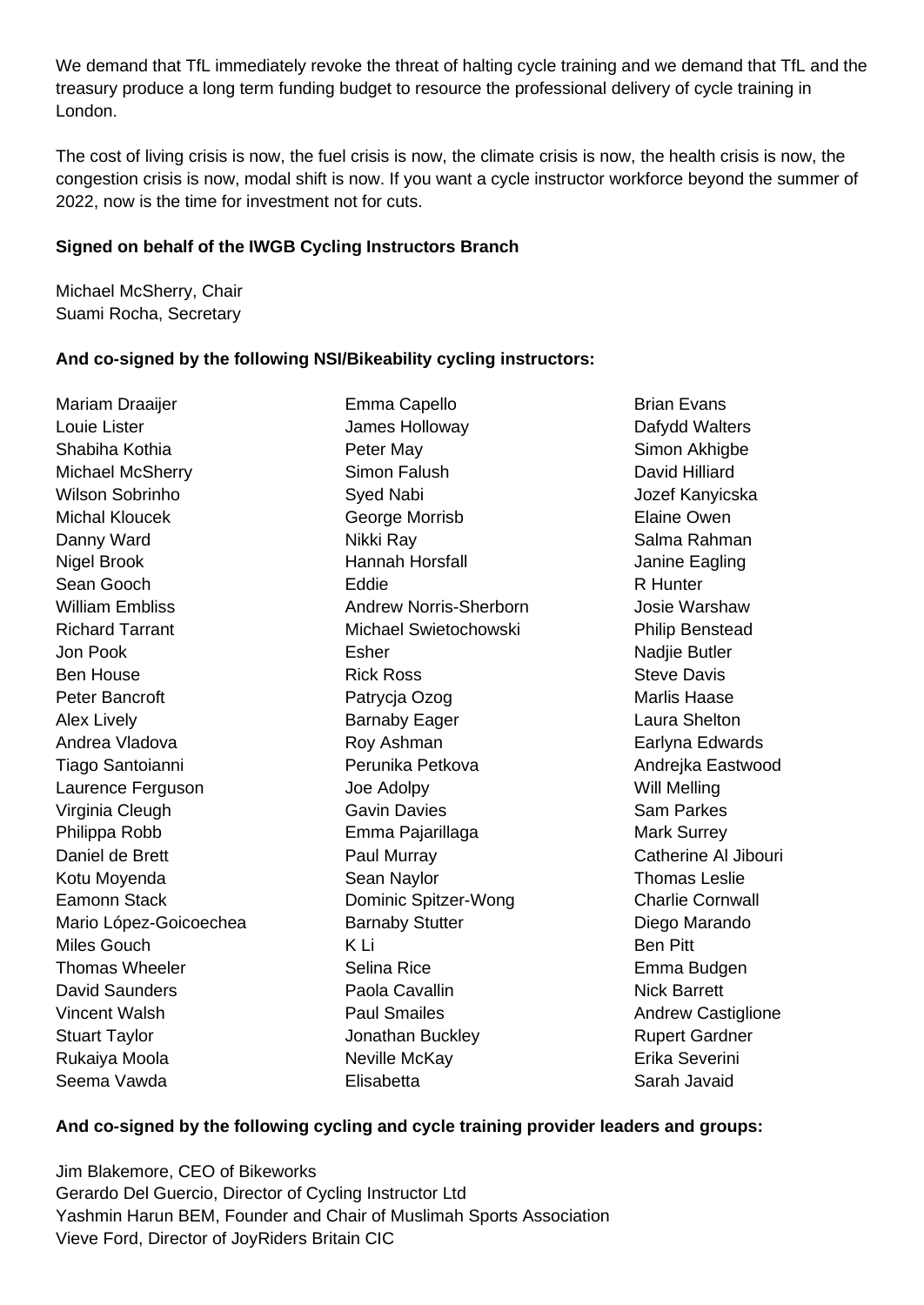# **And co-signed by the following health professionals, policy experts, environmental campaigners, service users, cyclists, trade unionists, researchers, and members of the public:**

Jo Rigby, Earlsfield Councillor Christian Wolmar, writer Waltham Forest Cycling **Campaign** Arja Taaveniku, JoyRiders Mieke Evans, JoyRiders Kerena Fussell, JoyRiders Sarah Tomlin, JoyRiders Sabeha Miah, Cycle Sisters Tracey, Cycle Sisters Kate Hollis, Clean School Air Rajith Perera, Chair of Enfield & Haringey COP26 Coalition Nick Butler, LCC Carla Francome, LCC Richard Hearne, PRiDE OUT Fergus Nicom Shaheen Ahmed Nevin Sue Christoforou Aidan Harper Alex Marshall Luz Navarro, researcher Mirela Relan-Delaney Lynda Marc Rothman Helen Jones Grattan Hooey John Chamberlain Gloria Bertussi Mohan Gandhi Simon Saville **Cathy** Casey Abaraonye Sally Haywill Kate Laing Jason Warner Kylie ap Garth Ann-Marie Wong Anup Laura Dekker Parus Shah Sarah Huntley Karen Oliver Elgie Alexis Helen Hunte

Sylvia Gauthereau Frances Cherry Karoline Bauer Toba Oliver Lewis Tracy Fairbrass Pete Bundock Adrian Day Asif Haque Jenny McCurry Ikram Hirse Dawn Allott Ruma Parvin Fatima Nahida Hussain Ijeoma Ajufo Deborah Sabiha Ian Saville Natasha hayes Yvonne Brown Katerina Allalou Shahana Khanom Charlie Fernandes David Wood Dr Susie Morrow Philip Jacobs Asa Thomas, researcher Oliver Lord Dinah Rahman Nicholas Tromans Gloria Kelly Hazera Natalia Drummond Nadine Daly Marcin Wawrzyn V. Sarah Carolyn Axtell Esther Sullivan Humberto Hernandez Menchaca Shaheda Sayed Junaid Ibrahim Jaymie Benka-Davies Tiffany Lam Sumaiya Khan Fiona Jackson Ian Bradler

Ahsana David Ewen Yasmin Misbah Choughtai Georgia Williams Olivia MacDonald Leo Murray Charles Barraball Sheeba Islam-Boyce Andrew Pendleton Martin Cottington Kim Roberts Emma Brodrick Eilidh Murray Merel Krediet Zayneea Dave ford Louise Wass Gemma Freedman Steven Edwards Rakel Perez Veronica Chamberlain Hannah Amandine Alexandre Gabriel Anderson Lynn Hardie Jethro Duarte-Holman Matt Massara Geoff Stilwell Graeme Tong Jack Driver Kate Fisher Daniel Moore-Oats Nicole Shin Robert Hansell David Treadwell Brando Posocco Myles Barrell Jason Browne Ruth Mayorcas Helen Chauncy Soriaya Choudhry Emma Webb Andrew Britt Rabia Ali Neil Webster Sam Jenkins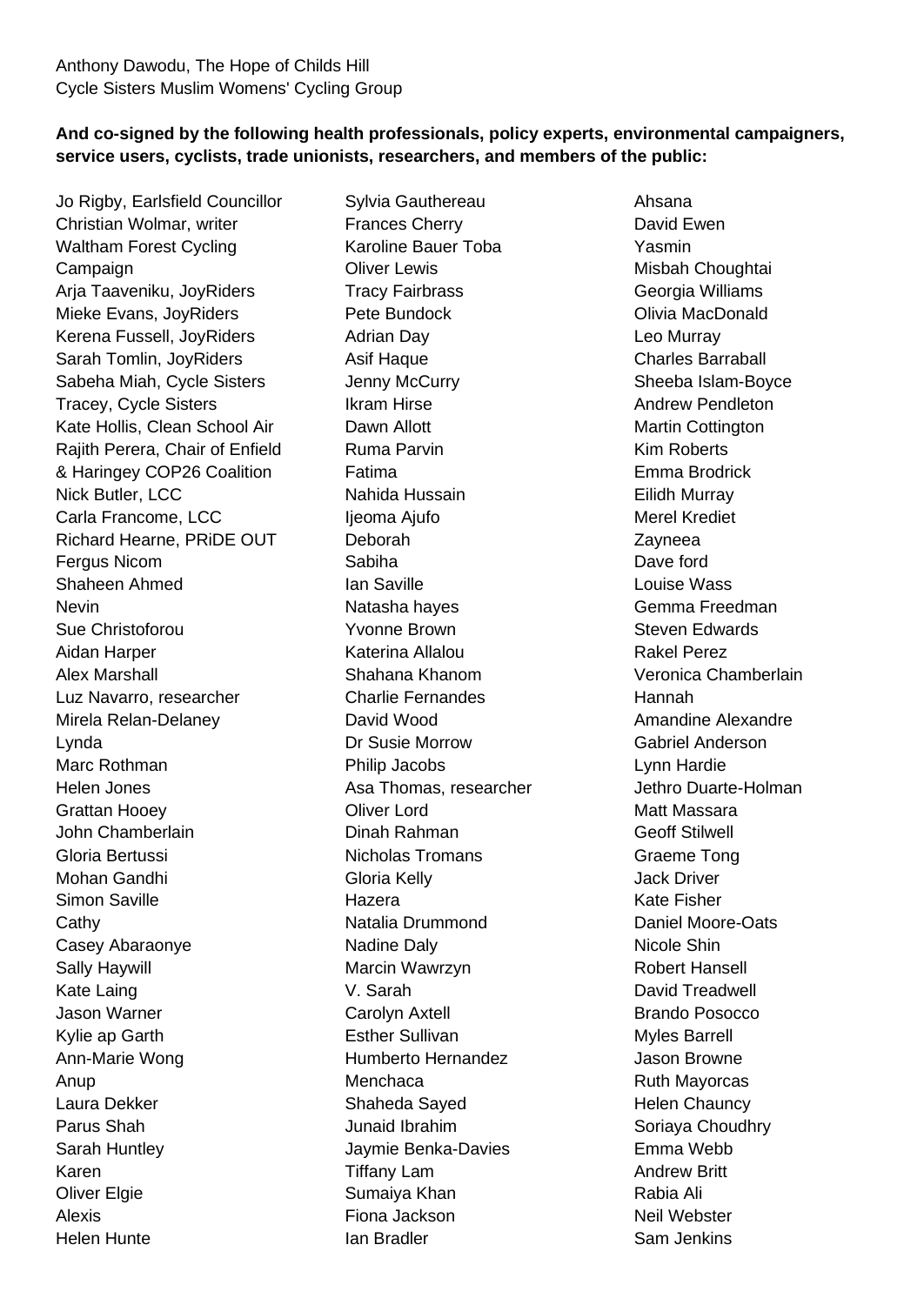Jacqueline Lampon Paul Crompton Lachezar Kozhuharov Yasmine Lahreche Deborah Adolphe Colin Fancy Paul Brown Robert Pragnell Julia Shmotkina Mark Ostheimer Kelly Price Genevieve Davies-Borges Natalie Johnson Carlene Fantuzzi Nikita Crocker Beatrice Goater Jonathan Goater David Wilkins Aimee Kyffin Peter Darch Amanda Foley Polly Mel Mehmet Trina Lynskey Brian Turpin Joanne Kitching Michael Karina Fernandez Nabeela Javid Fatima Jogyat Max B Wassila Annie Ken Clay Elsa Pekmez Atan Tina Grace Terry Hughes Catherine Barham Matt Drinkwater Dave Treweek Matt Hill Claire Challice Lynne Cornfield Peter Nguyen Surajit Kar Hayley Nash Nadia Higham Mark Philpotts Tim Stout Elton Ewen Ayesha Claire Kelly

Dawn Sariko Andre Chambers Jeff Stafford Jessica Rimmington Matthew King Sue Connew Caroline Hinz Khaleada Khan Mohammed Murshed Richard Evans Sam Spinks Celia Duncan Thomas Ginty John Grantham Ryan Davies Anton Peterson Victoria Pite Benjamin Knowles Maria Grandi Damon Davies Calum Rogers A Thomas Caio Aguiar Bridget Wilkinson Alexandra Milenov Karen Byrne Farooq Marie Leary Tristram Wyatt Nigel Hosking Jon Marks Bertie Beatrice Anderson **Haggart** K Lock Henrietta Dale Emilia Smeds, researcher Andrew Telling Lesley Lau Marcelle Davies Sultana Hussain Garmon Garth Matthew Hurry Naomi Hodges Pat Jones Sadia Moaeed John Hayashi Kirk Richard Earis Cleo Kenington Brian Coleman Ruth Mauger Pareet Shah Inga Campos

Shahnaj Begum Isobel Braithwaite Charlotte Monro Adrian Gilson Aisha Ali Holly Pokora Anna Moore Catarina Loureiro Can Yildiz Nicola Fulton Cosmo Manancourt-Adolphe Susie Colbert Helen Jack Rosie Pryor Dr Marion Neffgen Howard McAlpine Nicola Saunders Samina Rai John Renshaw Emma Hawkins Helen Gray Najla Jonathan Kelly R Kramer Aliyah Naroth Emmet McCallion Azma Usman Bibi Fatima Dana Syeda Akther Bob Broad Nasrin Sayed Lisa Scott Asmaa Emma Griffin Natalie Lindsay Birgit Maass Michael Sam Marie Davies Nilufer Karakaya Mike Lawrence Gareth Davies Louise Kress Tirlok Puaar Susan Kirkham Hannah Drinkwater Lorne Satchwell Sam Turner Azma Edward Jacques Shaheen Ahmed